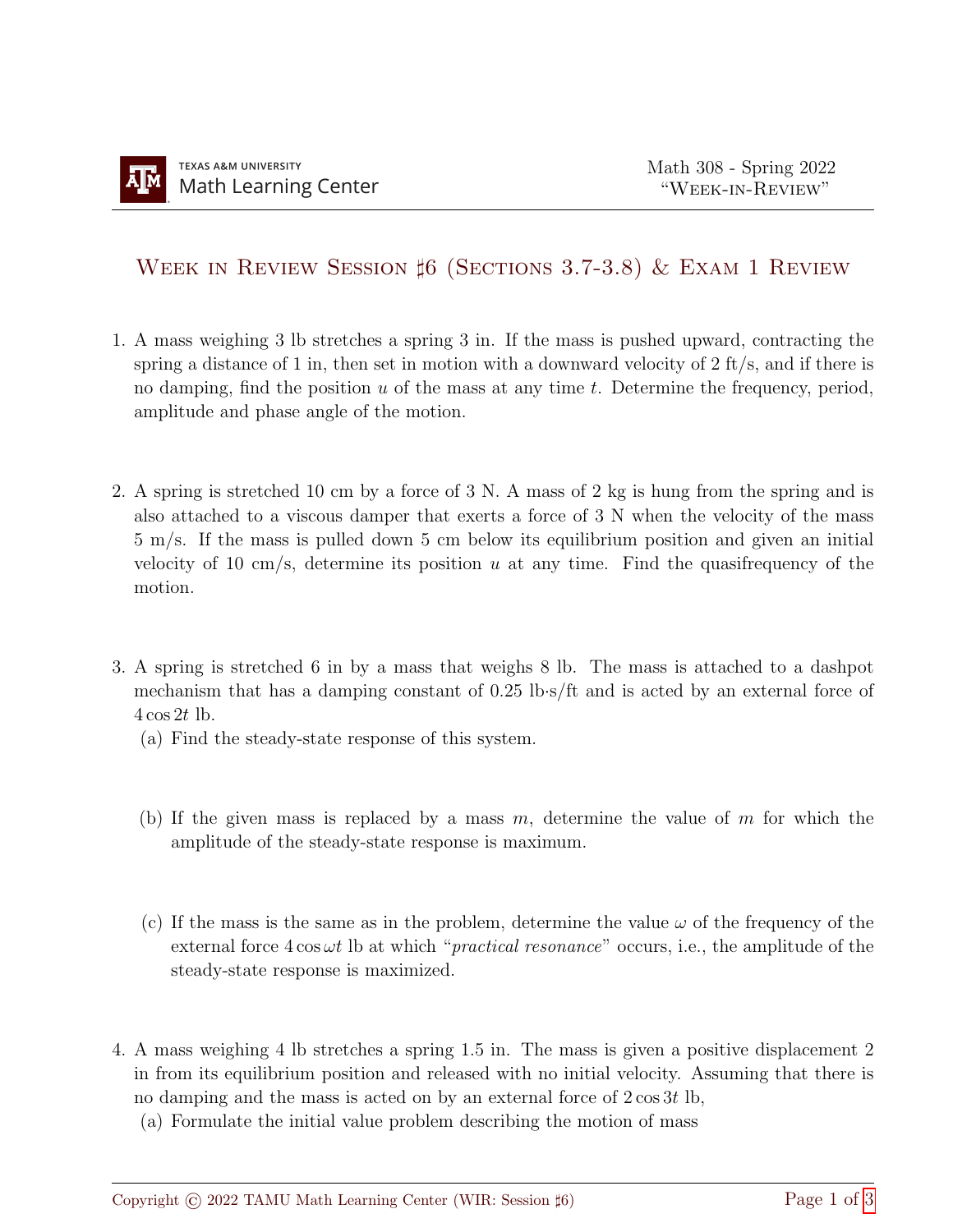- (b) Solve the initial value problem.
- (c) If the given external force is replaced by a force  $4 \cos \omega t$  of frequency  $\omega$ , find the value of  $\omega$  for which resonance occurs.
- 5. A 3 kg object is attached to a spring and will stretch the spring 392 mm by itself. There is no damping in the system and a forcing function of the form  $F(t) = 10 \cos(\omega t)$  is attached to the object and the system will experience resonance. If the object is initially displaced 20 cm downward from its equilibrium position and given a velocity of 10 cm/sec upward find the displacement at any time t.

## Review for Exam 1

- 6. For the initial value problem  $(t^2 4)y' + 2ty = 3t^2$ ,  $y(1) = -3$ 
	- (a) Determine an interval in which the solution to the initial value problem is certain to exist.
	- (b) Solve the initial value problem.
- 7. A large tank initially contains 10 L of fresh water. A brine containing 20 g/L of salt flows into the tank at a rate of  $3 \text{ L/min}$ . The solution inside the tank is kept well stirred and flows out of the tank at a rate of 2 L/min. Determine the concentration of salt in the tank as a function of time.
- 8. Given the differential equation

$$
\frac{dy}{dt} = 7y - y^2 - 10
$$

- (a) Find the equilibrium solutions.
- (b) Sketch the phase line and determine whether the equilibrium solutions are stable, unstable, or semistable.
- (c) Sketch the graph of some solutions.
- (d) Determine the behavior of  $y(t)$  as t increases for all possible values of  $y(0) = y_0$ .
- (e) Do any solutions admit a vertical asymptote?
- (f) Solve the equation.